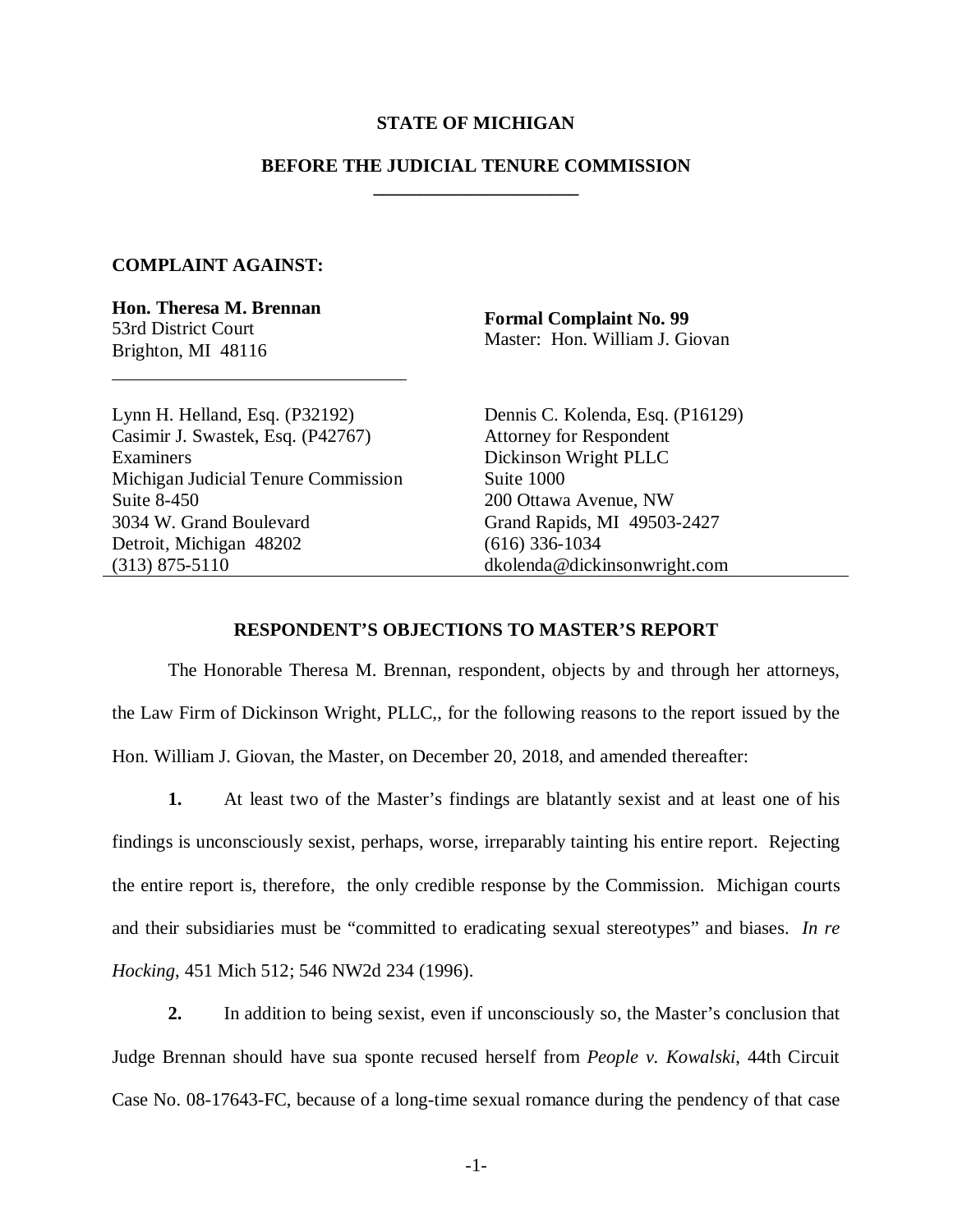with Det. Sgt. Sean Furlong, is premised on a finding of fact which reneges on a stipulation of fact by the examiners with the Judge's counsel, and which is independently contrary to key evidence submitted by the examiners.

**3.** The aforesaid conclusion by the Master is also premised on a substantial exaggeration of the evidence, and what inferences reasonably follow from that evidence, presented by the examiners at the public hearing. An accurate rendition of that evidence does not establish any misconduct by Judge Brennan during her involvement with *Kowalski.*

**4.** The aforesaid conclusion also ignores, and is directly contrary to, recent rulings by the Michigan Supreme Court in *Adair v Michigan*, 474 Mich 1027; 709 NW2d 567 (2006), and *In re Haley*, 476 Mich 180; 720 NW2d 246 (2006).

**5.** The evidence at the formal hearing did not remotely support the Master's conclusion that Judge Brennan tampered with any evidence. The evidence presented by the examiners actually proves the contrary. Following the examiners' lead, the Master mischaracterized that evidence. Also, the Master's conclusion is contrary to another stipulation between counsel for the parties.

**6.** Shari Pollesch, Esq., did not have a relationship with Judge Brennan which required, as found erroneously by the Master, a sua sponte recusal from all cases in which appeared Ms. Pollesch or either of the other lawyers in her small firm. The Master's contrary conclusion exaggerated the evidence, ignored the rule of objectivity stated by *In re Hocking*, 451 Mich at 192 fn 17, and again ignored the construction of MCR 2.003(C) by *Adair*, 705 Mich at 198 fn 30, and *Haley*, 476 Mich at 194.

**7.** The Master's conclusion that Judge Brennan was "consistently abusive to attorneys [and] litigants" is also not only not supported by the evidence presented at the public

-2-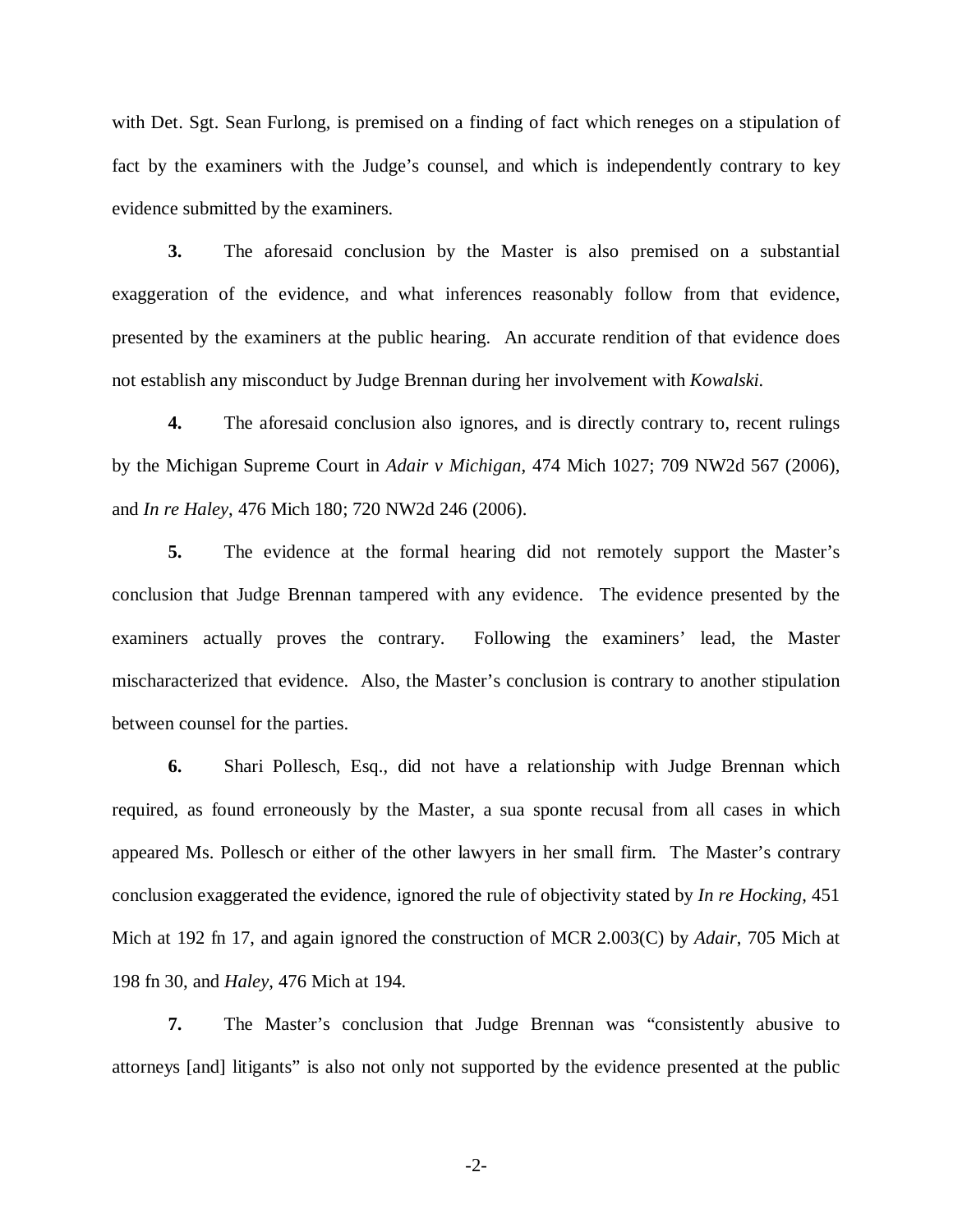hearing, that conclusion is contrary to that evidence. The Master also relied on evidence barred by *Monat v State Farm Ins Co*, 469 Mich 679; 677 NW2d 843 (20054); found to exhibit misconduct behavior not remotely akin to what the Supreme Court has found can be disciplinable; and ignored that the Livingston County community objectively rejected the assessment of her conduct and demeanor as bullying.

**8.** The Master's conclusion that Judge Brennan was "consistently abusive . . . to her own staff" is based in large part on inadmissible hearsay; is in large part contrary to what multiple witnesses testified; is clearly inconsistent, sometimes internally so, and also with what multiple supporting witnesses testified; and is an exaggeration of what several witnesses called by the examiners said. Also, the Commission failed to give Judge Brennan and her counsel the pre-formal hearing notice of its allegations of abuse to even attempting to prove those allegations. See MCR 9.207(D)(1); *In re Simpson*, 500 Mich 533; 902 NW2d 383 (2017); and *Burton v Reed City Hosp Corp*, 471 Mich 745, 752, 754; 691 NW2d 424 (2005).

**9.** Plainly incorrect is the Master's conclusion that Judge Brennan lied under oath with "breath taking" scope. That is what the examiners alleged in the Appendix to their closing argument, which the Master "adopted as accurate," which it plainly is not. Assuming that Judge Brennan's counsel has correctly deduced the statements by her that the Appendix claims were shown at the formal hearing to be false -- the Appendix contains no references to the record, - her actual statements show no more than occasional mistakes and lapses of memory, not lies. In addition, the Master ignored this Commission's and the Supreme Court's recent holdings in the case of *In re Gorcyca*, 500 Mich 588, 637; 902 NW2d 828 (2017), about what are not lies and perjury.

-3-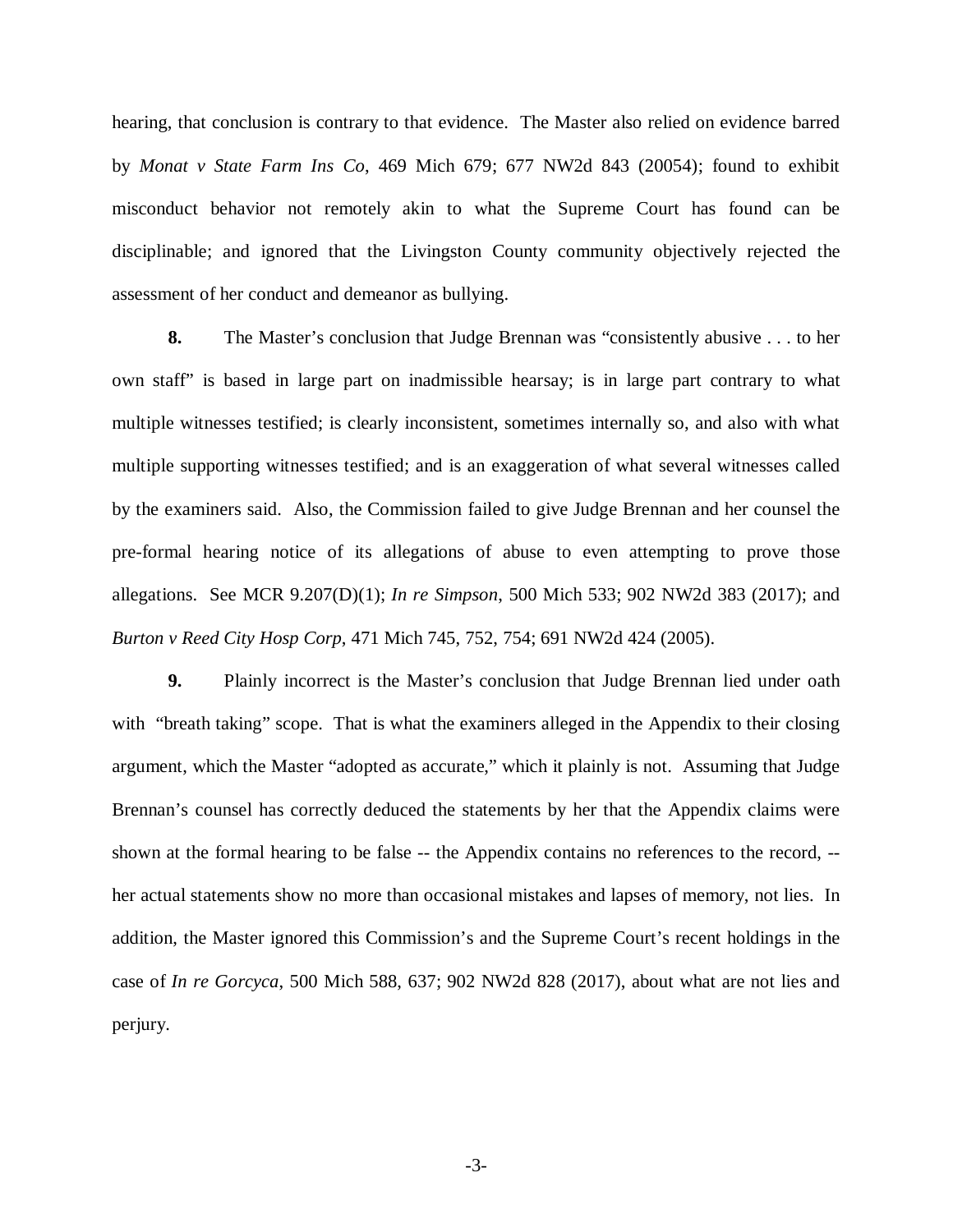**10.** The Master is incorrect that two of Judge Brennan's staff were required by her to "involuntarily" perform personal tasks for her which "went far beyond" what might have been appropriate if done voluntarily. Personal tasks were undertaken by staff, but never, did they claim, involuntarily and those tasks never interfered with staff doing their work for the court. Benefiting from those tasks was not, therefore, misconduct. See M*atter of Neely*, 364 SE2d 250 (W Va 1987). To the extent one staff member claimed to the County to have been working for it when she was working for Judge Brennan, the claim was not only false, but unknown to the Judge, and not knowable by her.

**11.** Because, when interpreted in accordance with its plain meaning, as all statutes must be interpreted, MCL 169.257 did not apply to any campaign assistance at the courthouse during regular work hours. The Master erroneously concluded that Judge Brennan violated that statute if and when she allowed or accepted such acceptance. Furthermore, any assistance was voluntary, none was done on personal time available to the staff and, while sometimes done at the courthouse, did not "use" County office space.

**12.** Judge Brennan did minimally interrupt two depositions in her divorce, but there was no evidence that she did so "in order to influence that testimony or a witness," as the Master found. The transcripts of the subject depositions actually prove the contrary. The examiners never claimed otherwise, but only that MCR 2.306(C) forbids non-participants from speaking during depositions. That subrule says nothing of the sort other than in two situations not remotely presented by this case.

**WHEREFORE**, Judge Brennan prays the Commission for the reason stated in Paragraph 1, above, reject the Master's report, direct that new formal hearing be held, and ask the Supreme

-4-